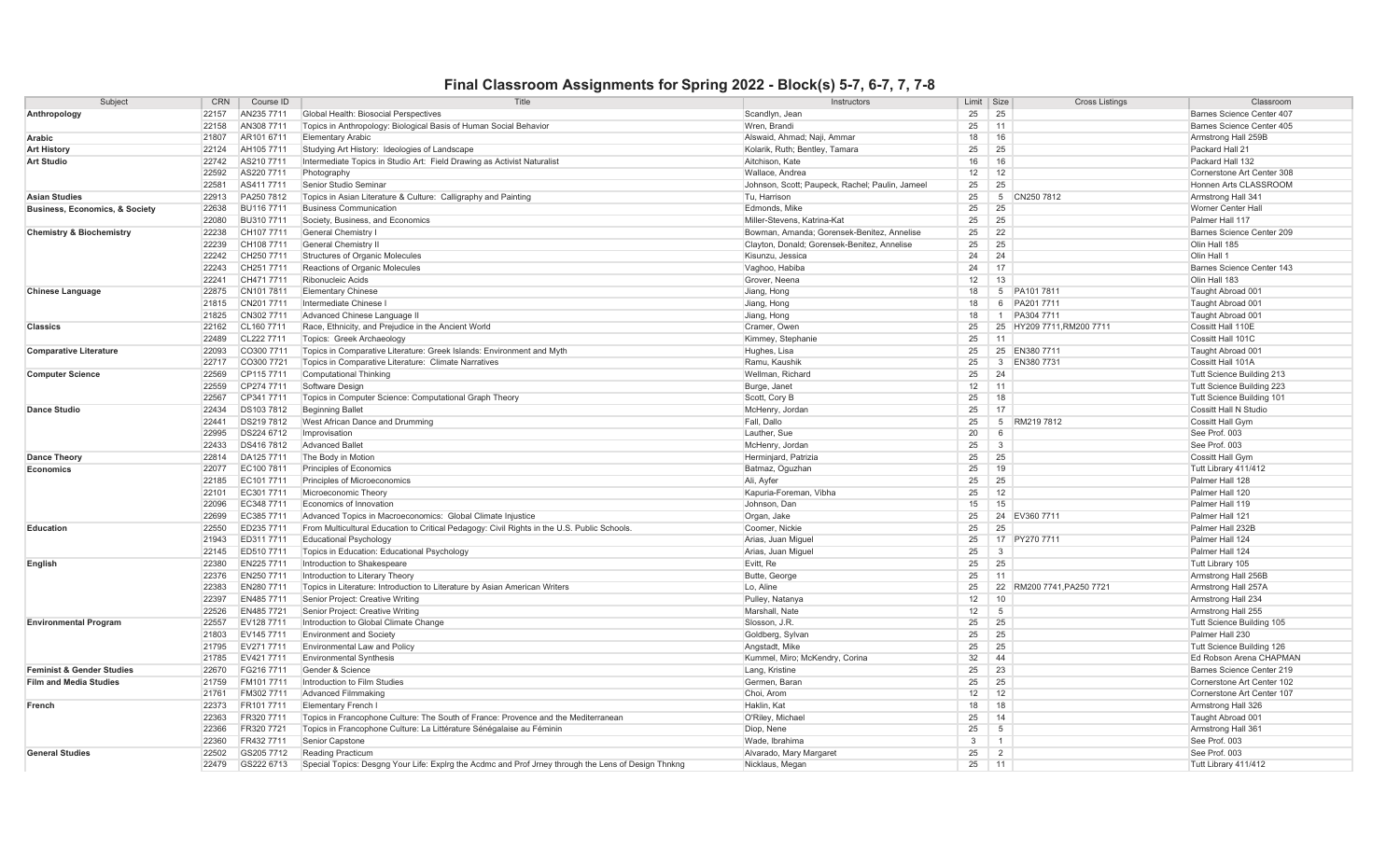|                                      | 22478<br>GS232 7711 | Unraveling Europe                                                                                    | Steckenbiller, Christiane: Ruiz, Carrie | 32           | 19                                    | Armstrong Hall 307                 |
|--------------------------------------|---------------------|------------------------------------------------------------------------------------------------------|-----------------------------------------|--------------|---------------------------------------|------------------------------------|
|                                      | 22493<br>GS233 7711 | Topics in Journalism: Crime Reporting                                                                | Prendergast, Alan                       | 16           | 15                                    | Cornerstone Art Center 302         |
|                                      | 22572<br>GS233 7721 | Topics in Journalism: A Writer's Field Guide to Colorado Springs                                     | Devota, Dot                             | 16           | 13                                    | Cornerstone Art Center 301         |
|                                      | 22715<br>GS233 7731 | Topics in Journalism: Reporting Human Rights                                                         | Saha Roy, Sayantan                      | 16           | 9                                     | Barnes Science Center 403          |
|                                      | 22476<br>GS247 7711 | Introduction to Museum Studies                                                                       | Tucker, Rebecca                         | 25           | 17                                    | Packard Hall 23                    |
|                                      | 22950<br>GS391 7721 | Senior Thesis/Ind. Stdy Course                                                                       | Department                              | 39           | $\mathcal{B}$                         | See Prof. 003                      |
| Geology<br>German<br>History         | 21853<br>GY140 7711 | Introduction to Earth Systems                                                                        | Li, Zhiyang                             | 25           | 25                                    | Palmer Hall 16                     |
|                                      | 21854<br>GY315 7711 | <b>Structural Geology</b>                                                                            | Siddoway, Christine                     | 25           | 17                                    | Palmer Hall 15                     |
|                                      | 22190<br>GR101 7711 | Elementary German (I)                                                                                | Davis, William; Herold, Manuel          | 18           | 18                                    | Armstrong Hall 230                 |
|                                      | 22460<br>GR220 7711 | Intermediate Topics in German Studies: Borders, Migration, and the Citizenship in the Contemporary W | Uhuegbu, Chiedozie                      | 25           | 24 GR320 7711, CO200 7731, RM200 7731 | Armstrong Hall 328                 |
|                                      | 21867<br>HY200 7711 | Topics in History: The Age of Romance: Music and History in the 19th Century                         | Ragan, Tip; Grace, Michael              | 25           | 25 MU228 7711, CO200 7711, FG206 7711 | Packard Hall 9                     |
|                                      | 21969<br>HY200 7721 | Topics in History: Art and Power                                                                     | Ashley, Susan                           | 25           | 12 IT320 7711                         | Taught Abroad 001                  |
|                                      | HY200 7731<br>22554 | Topics in History: Modern Latin America                                                              | Department                              | 25           | $\epsilon$                            | Palmer Hall 216                    |
|                                      | 22011<br>HY205 7711 | US History to 1860                                                                                   | Rommel-Ruiz, Bryan                      | 25           | 13                                    | Palmer Hall 229                    |
|                                      |                     |                                                                                                      |                                         |              | 11                                    | Palmer Hall 217                    |
|                                      | HY274 7711<br>22013 | The Medieval Imaginary                                                                               | Neel, Carol                             | 25           |                                       |                                    |
|                                      | 22788<br>HY304 7711 | Advanced Topics in History: Health and Healing in Africa                                             | Sanchez, Danielle                       | 25           | 13                                    | Palmer Hall 227                    |
|                                      | 21844<br>HY399 7711 | Junior Seminar: Studying History                                                                     | Williams, John                          | 15           | 15                                    | Palmer Hall 232A                   |
|                                      | 23045<br>HY420 7711 | Senior Essay                                                                                         | Ratchford, Jama                         | $\mathbf{1}$ | $\overline{1}$                        | See Prof. 003                      |
| <b>Human Biology and Kinesiology</b> | 21809<br>HK204 7711 | Introduction to Human Anatomy                                                                        | Miska, Dan                              | 20           | 20                                    | Tutt Science Building 218          |
|                                      | 21778<br>HK330 7711 | <b>Exercise Physiology</b>                                                                           | Bull, Anthony                           | 14           | 13                                    | El Pomar Sports Center 202         |
| Italian                              | 22332<br>IT203 7711 | Intermediate Italian I                                                                               | Cornette, Carla                         | 18           | -5                                    | Armstrong Hall 348                 |
| Japanese                             | 22062<br>JA101 781  | <b>Elementary Japanese</b>                                                                           | Ericson, Joan                           | 18           | 13 PA102 7811                         | Armstrong Hall 353B                |
|                                      | JA350 7711<br>22066 | Advanced Topics in Japanese Literature and Culture: Introduction to Japanese Linguistics             | Onishi, Hiromi                          | 25           | PA350 7711<br>6                       | Armstrong Hall 340                 |
| <b>Mathematics</b>                   | 22543<br>MA117 7721 | Probability & Statistics                                                                             | Gordon, Rob                             | 25           | 25                                    | Palmer Hall 126                    |
|                                      | 22510<br>MA126 7711 | Calculus <sub>1</sub>                                                                                | Agbanusi, Ike                           | 25           | 25                                    | Palmer Hall 223                    |
|                                      | 22514<br>MA129 7711 | Calculus <sub>2</sub>                                                                                | Nguyen, Nguyen                          | 25           | 23                                    | Palmer Hall 123                    |
|                                      | 22601<br>MA315 7711 | <b>Ordinary Differential Equations</b>                                                               | Nelsen, Lauren                          | 25           | 25                                    | Tutt Science Building 229          |
|                                      | 22518<br>MA340 7711 | Topics in Mathematics: Statistical Modeling Techniques                                               | Sancier-Barbosa, Flavia                 | 25           | 16                                    | Tutt Science Building 221          |
|                                      | 22523<br>MA408 7711 | <b>History of Mathematics</b>                                                                        | Siddoway, Mike                          | 25           | $\mathcal{R}$                         | Tutt Science Building 215          |
|                                      | 22525<br>MA410 7711 | <b>Complex Analysis</b>                                                                              | Agrawal, Shishir                        | 25           | 10                                    | Tutt Science Building 305          |
| <b>Molecular Biology</b>             | 22357<br>MB321 7711 | Microbiology: Cells, Molecules, and Infection                                                        | Lostroh, Phoebe                         | 24           | 20                                    | Barnes Science Center 421          |
|                                      | 23054<br>MB405 7711 | <b>Stem Cell Biology</b>                                                                             | Killian, Darrell                        | 25           | -9                                    | Olin Hall 481                      |
| <b>Music</b>                         | 22041<br>MU217 7711 | Music Learning Theories for Teaching K-12 Band and Orchestra Instruments                             | Hanagan, Joyce                          | 25           | 2 ED217 7711                          | Packard Hall 8                     |
|                                      | 22034<br>MU228 7721 | Topics in Music: Musical Tapestries of the American Southwest                                        | Carrizo, Liliana                        | 15           | 15 SW200 7711                         | Cornerstone Art Center 130         |
|                                      | 22075<br>MU228 7731 | Topics in Music: "The State of Jazz: NOLA'                                                           | Doktor, Stephanie                       | 15           | 15                                    | Packard Hall 17                    |
|                                      | 22708<br>MU228 7741 | Topics in Music: Musicianship and Aural Skills                                                       | Ben-Amots, Ofer                         | 25           | $\overline{7}$                        | Packard Hall 20                    |
| Organismal Biology and Ecology       | BE105 7711<br>22012 | <b>Biology of Plants</b>                                                                             | Jabaily, Rachel                         | 24           | 24                                    | Barnes Science Center 413          |
|                                      | 22776<br>BE106 7711 | <b>Biology of Animals</b>                                                                            | Gamboa, Maybellene                      | 24           | 24                                    | Olin Hall 482                      |
|                                      | 22007<br>BE362 7711 | <b>Plant Ecology</b>                                                                                 | Heschel, Shane                          | 12           | 12 SW300 7711                         | Barnes Science Center 116          |
|                                      | 22016<br>BE412 7711 | Entomology                                                                                           | Drummond, Boyce                         | 14           | 14                                    | Olin Hall 158                      |
| Philosophy                           | 22803<br>PH203 7711 | Topics in Philosophy: Psychoanalysis, Self, & Creativity                                             | Rosensweig, J.P.                        | 25           | 25                                    | Armstrong Hall 259A                |
|                                      | 22256<br>PH226 7711 | Formal Logic                                                                                         | Daly, Helen                             | 25           | 25                                    | South Hall Commons Rm              |
|                                      | 22268<br>PH244 7711 | History of Social and Political Philosophy: Classical Visions                                        | McEnnerney, Dennis                      | 25           | 12 CL222 7721                         | Armstrong Hall 334                 |
|                                      | 22258<br>PH314 7711 | Text Seminar: Nietzsche                                                                              | Furtak, Rick Anthony                    | 18           | $\overline{7}$                        | Armstrong Hall 235                 |
| Physics                              | 22630<br>PC241 7711 | Physics for the Physical Sciences I: Mechanics                                                       | Gosnell, Natalie; Schumer, Evelyn       | 32           | 32                                    | Olin Hall 270                      |
|                                      | 22629<br>PC357 7711 |                                                                                                      | Burns, Shane                            | 25           | -5                                    | Barnes Science Center 217          |
|                                      |                     | Astrophysics                                                                                         |                                         | 12           |                                       |                                    |
|                                      | 22632<br>PC3617711  | Techniques of Experimental Physics                                                                   | Light, Adam; Purdue, Patricia           |              | 11                                    | Olin Hall 263                      |
| <b>Political Science</b>             | 21848<br>PS200 7711 | United States Politics and Governmen                                                                 | Coggins, Elizabeth                      | 25           | 24                                    | East Campus Community Center 202   |
|                                      | 21960<br>PS203 7711 | Topics in Politics: Paradoxes of North East Asia                                                     | Bang, Jiun                              | 25           | 12 PA250 7741                         | Palmer Hall 13                     |
|                                      | 22786<br>PS203 7761 | Topics in Politics: Russia and the West after the Cold War                                           | Newton, Julie                           | 25           | 25                                    | Loomis Hall LowerClass             |
|                                      | 22275<br>PS236 7711 | Introduction to Comparative Politics                                                                 | Derdzinski, Joe                         | 25           | 25                                    | Palmer Hall 233A                   |
|                                      | 22888<br>PS330 7711 | Colloquium in History and Political Science                                                          | Fenner, Sofia; Mehta, Purvi             | 32           | 4 HY330 7711                          | <b>Cossitt Hall Amphitheat</b>     |
|                                      | 21996<br>PS3427711  | Intervention, the Drug War and Human Migration: The U.S.-Latin American Relationship                 | Lindau, Juan                            | 25           | 24                                    | Palmer Hall 17                     |
|                                      | 21972<br>PS380 7711 | <b>Constitutional Law in United States Politics</b>                                                  | Edlin, Doug                             | 25           | 25                                    | Palmer Hall 225                    |
| Psychology                           | PY100 7711<br>21812 | Introduction to Psychology: Bases of Behavior                                                        | Driscoll, Lori                          | 25           | 25                                    | Tutt Science Building 301          |
|                                      | 21819<br>PY1627711  | The Non-human Animal Mind                                                                            | Jacobs, Bob                             | 12           | 12                                    | Tutt Science Building 108          |
|                                      | 22663<br>PY260 7711 | Positive Psychology                                                                                  | Waters, Tricia                          | 25           | 25                                    | Tutt Science Building 214          |
|                                      | 21813<br>PY4127711  | Human Neuropsychology                                                                                | Erdal, Kristi                           | 15           | 15                                    | Tutt Science Building 324          |
| Race, Ethnicity, and Migration       | 22815<br>RM300 7721 | Adv Tpcs in Race, Ethnicity, & Migration Stds: Reading schools: Education, Ethnography, & Ethnicity  | Song, David                             | 25           | 3 SO290 7721                          | Interdisciplinary House LowerClass |